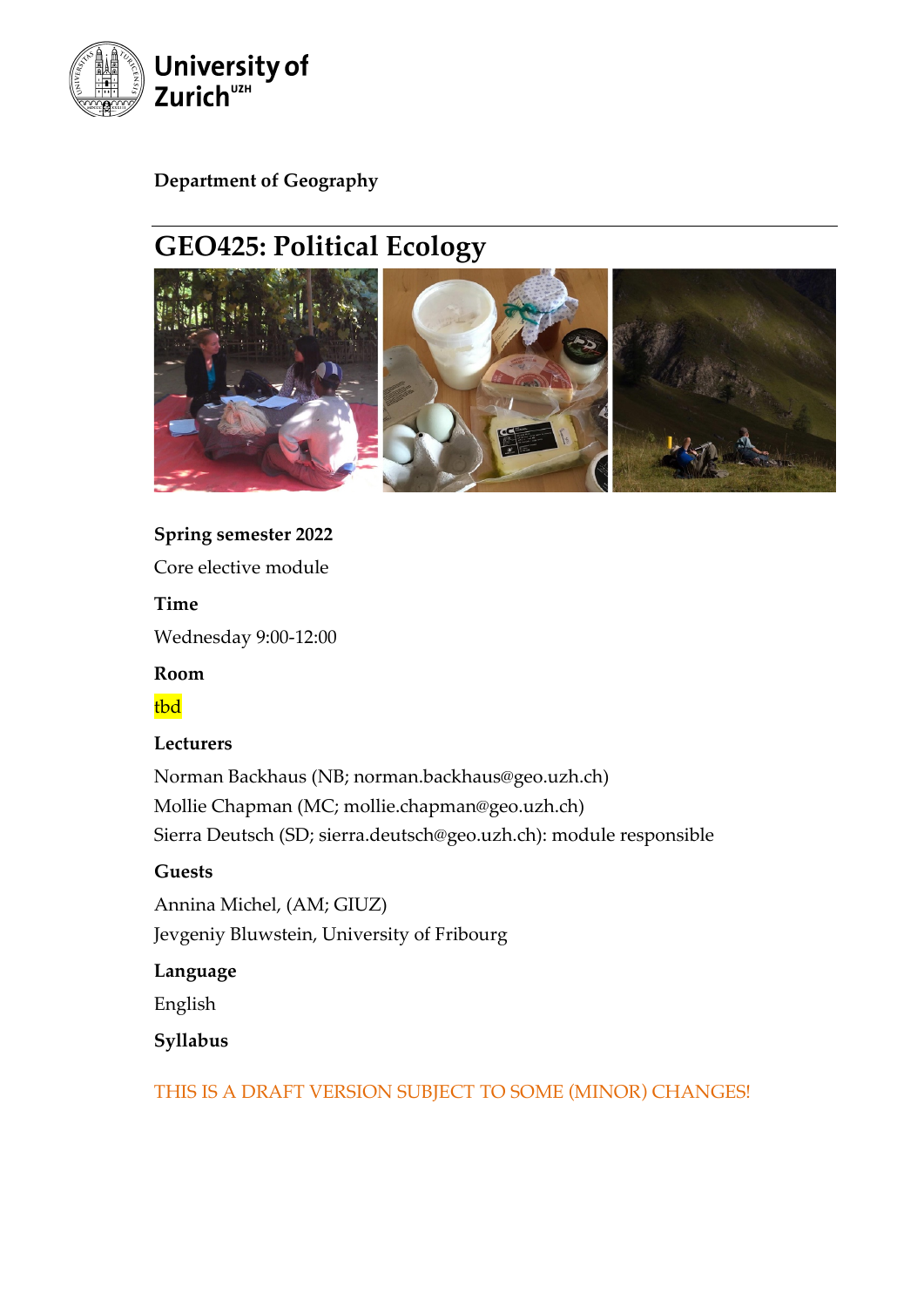# **1. Course description**

The use and management of nature and natural resources has increasingly become a focus of global politics with consequences across geographical scales, including on the local level. The course provides participants with insights into relations between nature and/or the environment and society and the production of knowledge about these relations, as well as the power dynamics inherent in governing these. It focuses on key debates within the wide field of political ecology and on challenges arising from the protection of nature, the use of natural resources and the governance of land. We will mainly read texts and discuss them in class, complemented by inputs by the lecturers and guests.

We use OLAT as a platform to share slides and information (so please subscribe to the forum to stay informed).

# **2. Preconditions and learning outcomes**

In order to be able to participate you need to have completed a Bachelor thesis. Upon completion of the course, you will

- be able to articulate key theories and debates in political ecology,
- have specialized in one topic and within it formulated arguments of environment-society relations,
- be able to relate abstract concepts to concrete problems,
- have improved your skills in presenting scientific debates in discussions, papers and talks.

# **3. Course examination and workload**

| Achievement                     | Description | Single/team | Grading   | Weight [%] |
|---------------------------------|-------------|-------------|-----------|------------|
| <b>Blog</b>                     | written     | single      | pass/fail |            |
| Presentation                    | oral        | single      | 1-6       | 10         |
| Poster                          | written     | single      | 1-6       | 20         |
| Service-learning/Research Paper | written     | single      | 1-6       | 70         |
| <b>TOTAL</b> achievements       |             |             |           | 100        |

The module can be repeated once.

| Activity                                     | Workload [%] |
|----------------------------------------------|--------------|
| Presence during the seminar                  | 30           |
| Reading and discussion of texts (incl. blog) | 25           |
| Paper proposal                               | 10           |
| Presentation                                 | 5            |
| Poster                                       | 5            |
| Service-Learning/Research Paper writing      | 25           |
| <b>TOTAL</b> activities                      | 100          |
|                                              | 6 ECTS       |

We expect **attendance** in all classes. If for a good reason you must be absent, then please email the lecturers with sufficient notice.

Students who commit **plagiarism** in their seminar papers will automatically fail the course. They will not be allowed to resubmit a new seminar paper. In accordance with the University of Zurich's legal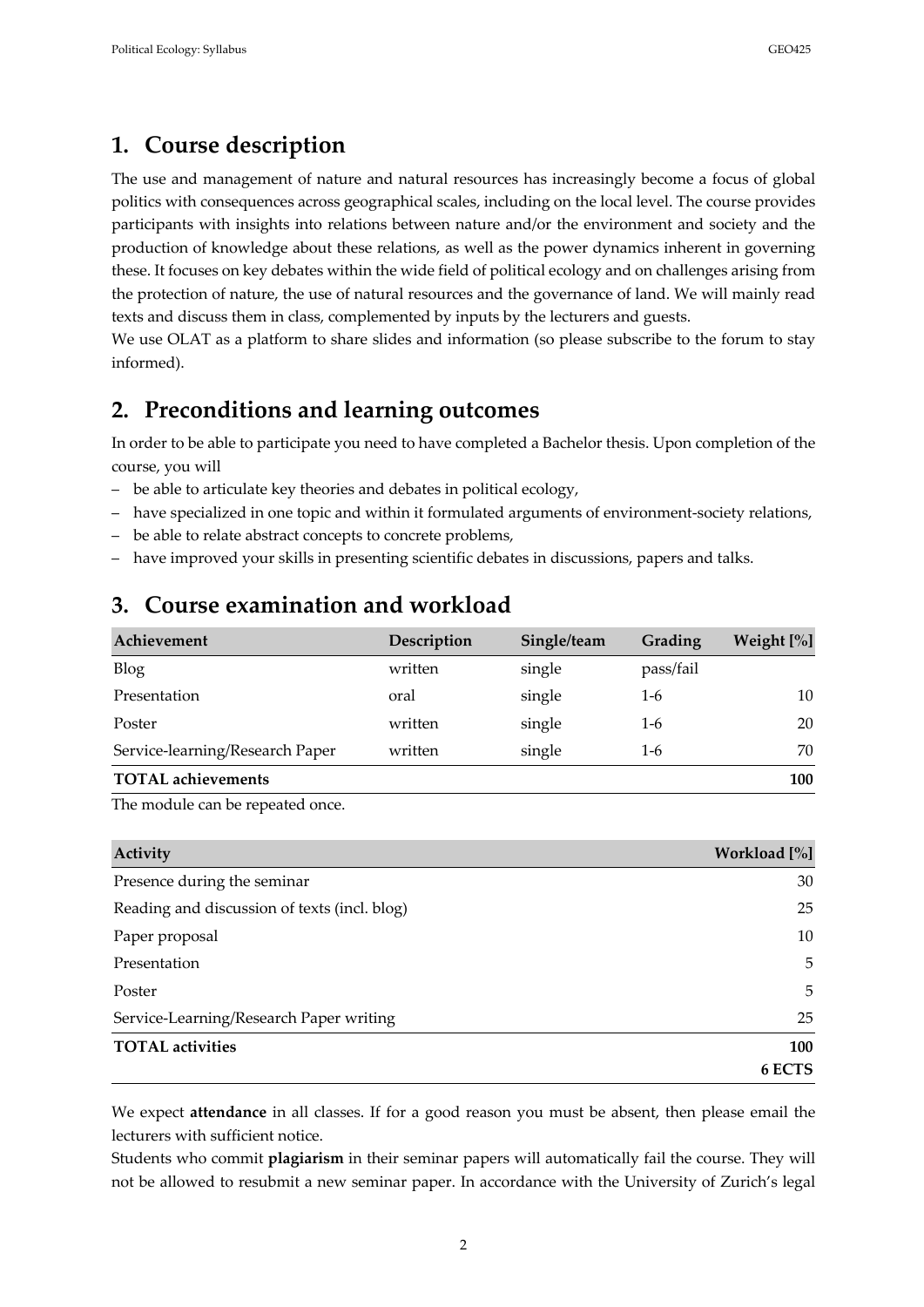standards we reserve the right to pursue disciplinary measures against authors of plagiarism. The definition of plagiarism is based on the guidelines elaborated by the University's Lehrkommission. Universität Zürich (2007, accessed: 17 February 2021):

http://www.uzh.ch/dam/jcr:00000000-591f-4c87-ffff-ffffe62562b4/20110314\_LK\_Plagiarism.pdf

# **4. Tasks**

# **Reading texts**

This is a postgraduate level course, so you are expected to engage in more autonomous work than in earlier levels of study, and this involves reading avidly and engaging actively. You are expected to read compulsory texts for the classes during the semester (see workload above). These compulsory readings can be found on OLAT and are underlined in the bibliography list below. They will give you an entry point into the lecture topic, and importantly, they will be the basis for class discussions. To make the best out of this course, it is important that you engage deeply with these texts (making notes about your thoughts, about unclear passages…), and that you engage actively in the debates that will be fostered in small group and class discussions.

Each of you writes two short blog entries about one text and comments on at least four other blog entries (see below). You should also feel free to use these weekly blogs if you would like to raise and discuss questions or receive feedback from students and lecturers ahead of class about these readings.

A list of further readings (not underlined) is also proposed for every teaching week based on the theme covered. These readings are also recommended as points of departure for the seminar paper you will write towards the end of the course.

You will also find useful advice here to help you read actively and critically on our OLwA online course (www.olwa.ch): https://www.geo.uzh.ch/microsite/olwa/olwa/en/html/unit3\_kap33.html

There are political ecology handbooks that you will find useful (i.e. the Routledge Handbook of Political Ecology, and the International Handbook of Political Ecology).

#### **Blog**

You will select two sessions (via OLAT) and write a short blog on each of them, answering pregiven questions and tasks (see below). In addition, you will comment on the blogs of at least four other students over the course of the semester. The texts are part of the list of compulsory texts on political ecology that are read by all. Other students are free to comment on their colleagues' blogs or refer to previous blog entries in their own blog. Blog entries must be completed until noon on the Monday before the respective seminar session and comments should be submitted before we meet Wednesday morning. Following points must be addressed in the blog entries:

- Main arguments and points of discussion of the publication
- Critical reflection regarding the content of the publication
- Open questions, unclear aspects
- Two to three questions or points for discussion for the seminar session

#### **Service-learning**

As an alternative to a research paper, we are offering the option of a service-learning project/paper. Students who choose this option will be expected to choose an organization to volunteer with for a minimum of four hours (this can be all at once or spread over a longer period of time). You would then apply a written concept or concepts to your experiences with the organization as a case study to explore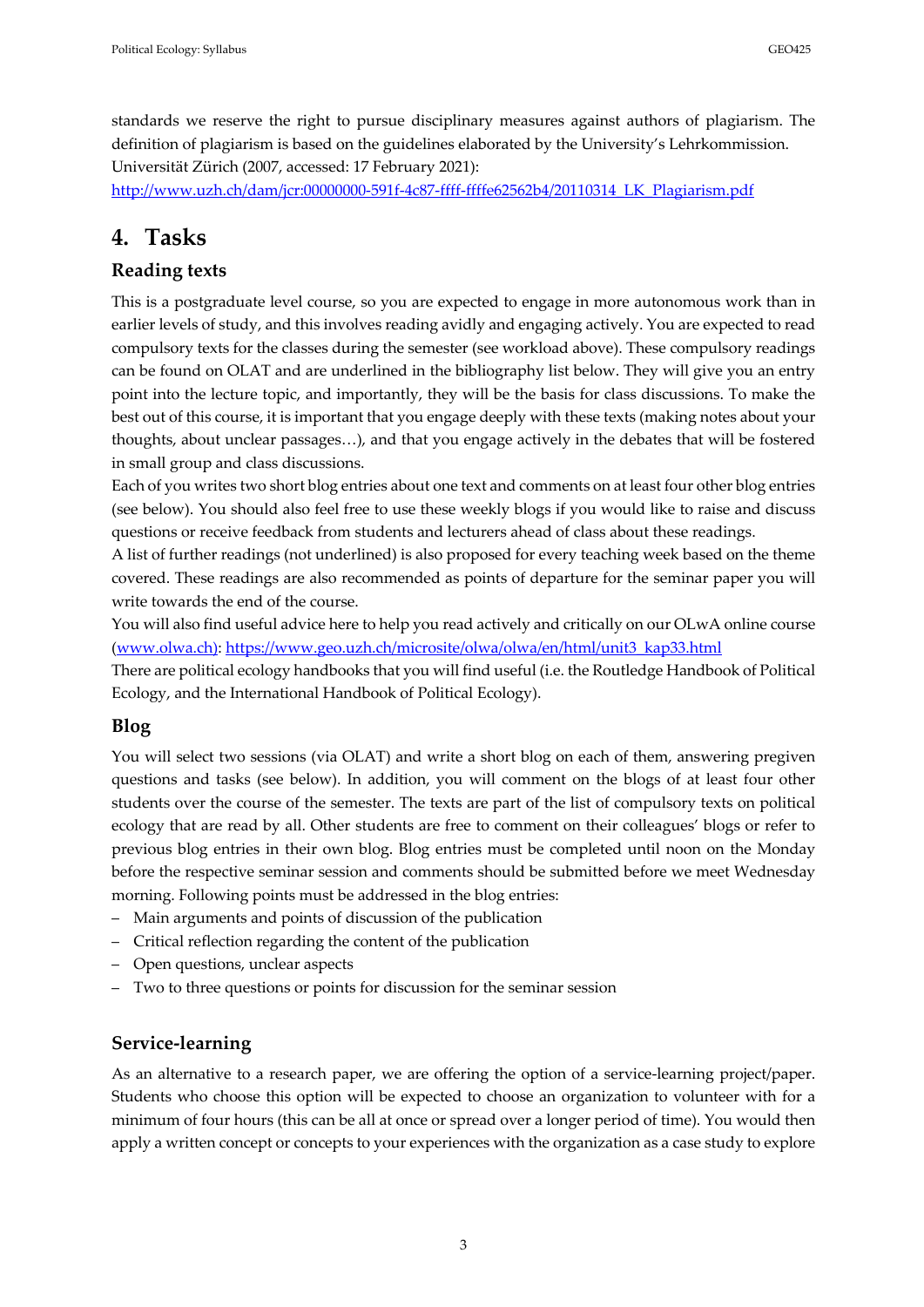the concept(s). Moreover, you will write a short report on your experiences and how they relate to your concept(s).

#### **Outline and paper**

Based on the topics and texts presented in the course, you should find a topic you want to focus on in your paper. You will think about and write down 3 possible essay topics and bring these along to the seminar session where we discuss the outlines (see program). Following the decision on a topic, an outline has to be submitted. This should contain the following information on 1-2 pages:

- Title and reflection on what the paper is about
- Problem statement/Service-learning organization and research question
- Aims of the paper
- Bibliography

After receiving feedback on the outline of the paper you start working on your paper, which should be drafted as a scientific paper (i.e. as in a scientific journal, including abstract and keywords), and comprise of approx. 5'000 words without bibliography.

#### **Poster and presentation**

Towards the end of the course the topics of your paper will be presented during two poster sessions. For this you prepare (a) a digital poster in landscape format that will also be printed on an A3 sheet (in case that we can have our presentation session in presence), and (b) a very short (2 minutes) oral presentation of the poster.

- a) The digital poster will be presented via beamer or an online tool (i.e. MS Teams) with lower resolution than current computer screens (or printers).
	- Hence, larger fonts and not too subtle color schemes should be used (check before by sharing with your colleagues, since on your own screen the resolution is usually better).
	- Use landscape format and adequate software (Microsoft Powerpoint and similar applications work fine, Adobe Illustrator, Adobe InDesign, Affinity Publisher, Affinity Designer etc. have more options but require some deeper knowledge).
	- Refer to www.olwa.ch for instructions.
	- Upload the poster one day before your presentation via OLAT in pdf format.
	- Print an A3 hard copy (create a pdf respectively) and bring it to your presentation (if it is not online only).
- b) Prepare a short speech of 2 minutes (a—slightly prolonged—elevator pitch) with which you present your poster.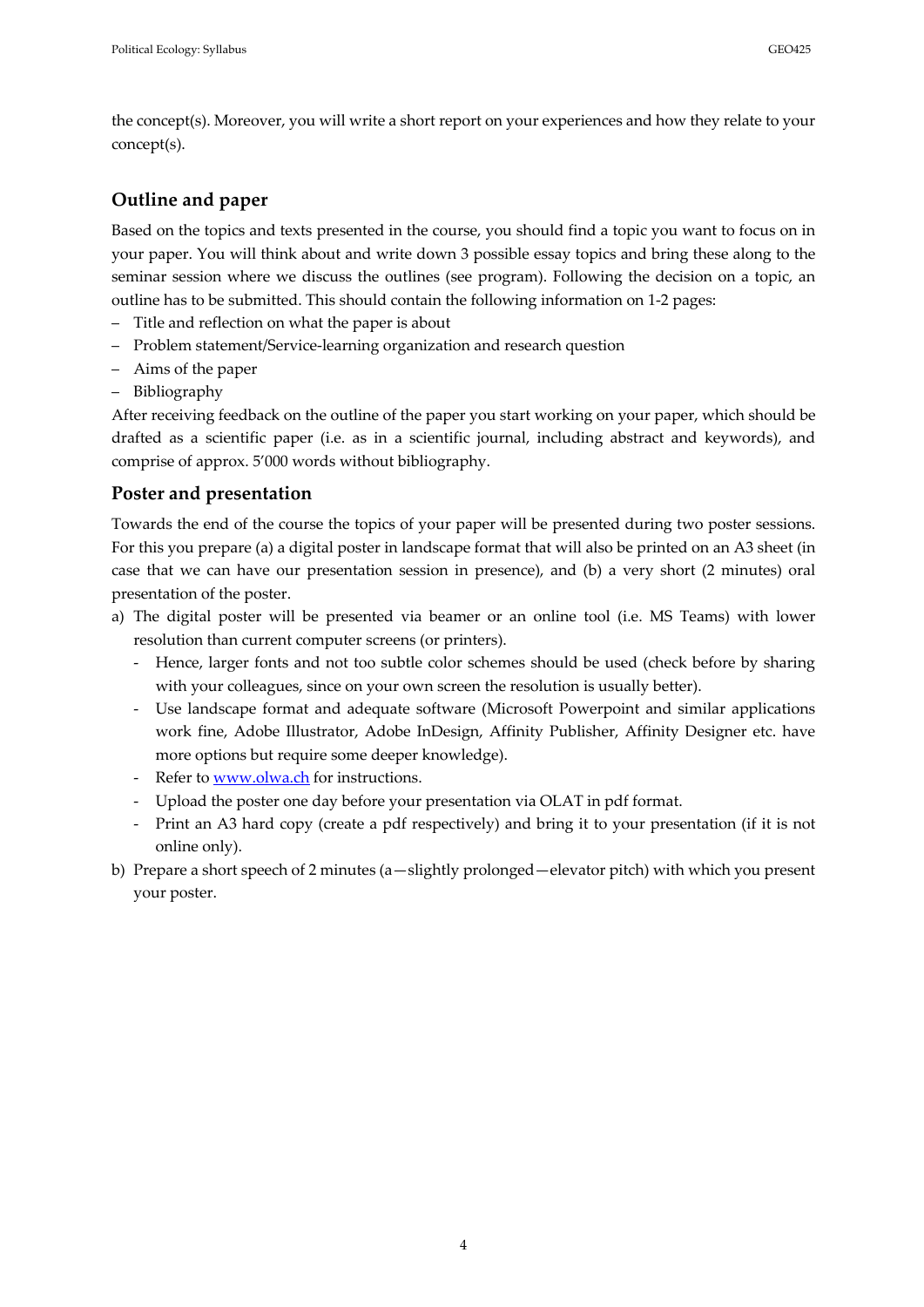| W                                                                     | Date                                         | <b>Wednesday 9:00-12:00</b>                                                                        | <b>Tasks</b>                                             |  |  |  |
|-----------------------------------------------------------------------|----------------------------------------------|----------------------------------------------------------------------------------------------------|----------------------------------------------------------|--|--|--|
| <b>Part I: Introduction</b>                                           |                                              |                                                                                                    |                                                          |  |  |  |
| $\mathbf{1}$                                                          | 23.02.22                                     | Introduction: What is political ecology? (NB)                                                      | For all sessions: read the<br>compulsory texts           |  |  |  |
| $\overline{2}$                                                        | 02.03.22                                     | Capitalism, authoritarianism, and the environment<br>(SD)                                          |                                                          |  |  |  |
|                                                                       | Part II: Brainstorming and topic exploration |                                                                                                    |                                                          |  |  |  |
| 3                                                                     | 09.03.22                                     | Brainstorming service-learning or research paper topics                                            |                                                          |  |  |  |
| Part III: Political ecology in global environmental governance/issues |                                              |                                                                                                    |                                                          |  |  |  |
| $\overline{\mathbf{4}}$                                               | 16.03.22                                     | Political ecologies of the "Anthropocene" and global<br>change (NB)                                | Bring along 3 possible essay<br>topics (in written form) |  |  |  |
| 5                                                                     | 23.03.22                                     | Urban political ecology (NB)                                                                       |                                                          |  |  |  |
| 6                                                                     | 30.03.22                                     | Political ecology of biodiversity (MC)<br>(online or in person, tbd)                               |                                                          |  |  |  |
| Part IV: Governing nature                                             |                                              |                                                                                                    |                                                          |  |  |  |
| 7                                                                     | 06.04.22                                     | Half Earth/Enclosures/Fortress conservation (SD)                                                   |                                                          |  |  |  |
| 8                                                                     | 13.04.22                                     | Neoliberal conservation and governmentality (SD)                                                   | Submission of paper outline                              |  |  |  |
|                                                                       | 20.04.22                                     | Easter break, no seminar                                                                           |                                                          |  |  |  |
| Part V: Approaches to transforming socio-ecological relations         |                                              |                                                                                                    |                                                          |  |  |  |
| 9                                                                     | 27.04.22                                     | Convivial conservation/The ontological debate: What is<br>"nature"?/"indigenous" perspectives (SD) |                                                          |  |  |  |
| 10                                                                    | 04.05.22                                     | Environmental justice in nature conservation (AM)                                                  |                                                          |  |  |  |
| 11                                                                    | 11.05.22                                     | Conservation and environmental values (MC)<br>(online or in person, tbd)                           |                                                          |  |  |  |
| 12                                                                    | 18.05.22                                     | Transformative change, degrowth, and eco-socialism<br>(JB)                                         |                                                          |  |  |  |
|                                                                       | Part VI: Poster presentations                |                                                                                                    |                                                          |  |  |  |
| 13                                                                    | 25.05.22                                     | Presentations I<br>Submission of poster                                                            |                                                          |  |  |  |
|                                                                       | 14 01.06.22                                  | Presentations II                                                                                   |                                                          |  |  |  |
|                                                                       | 12.06.21                                     | Submission of paper                                                                                | Submission of paper/report                               |  |  |  |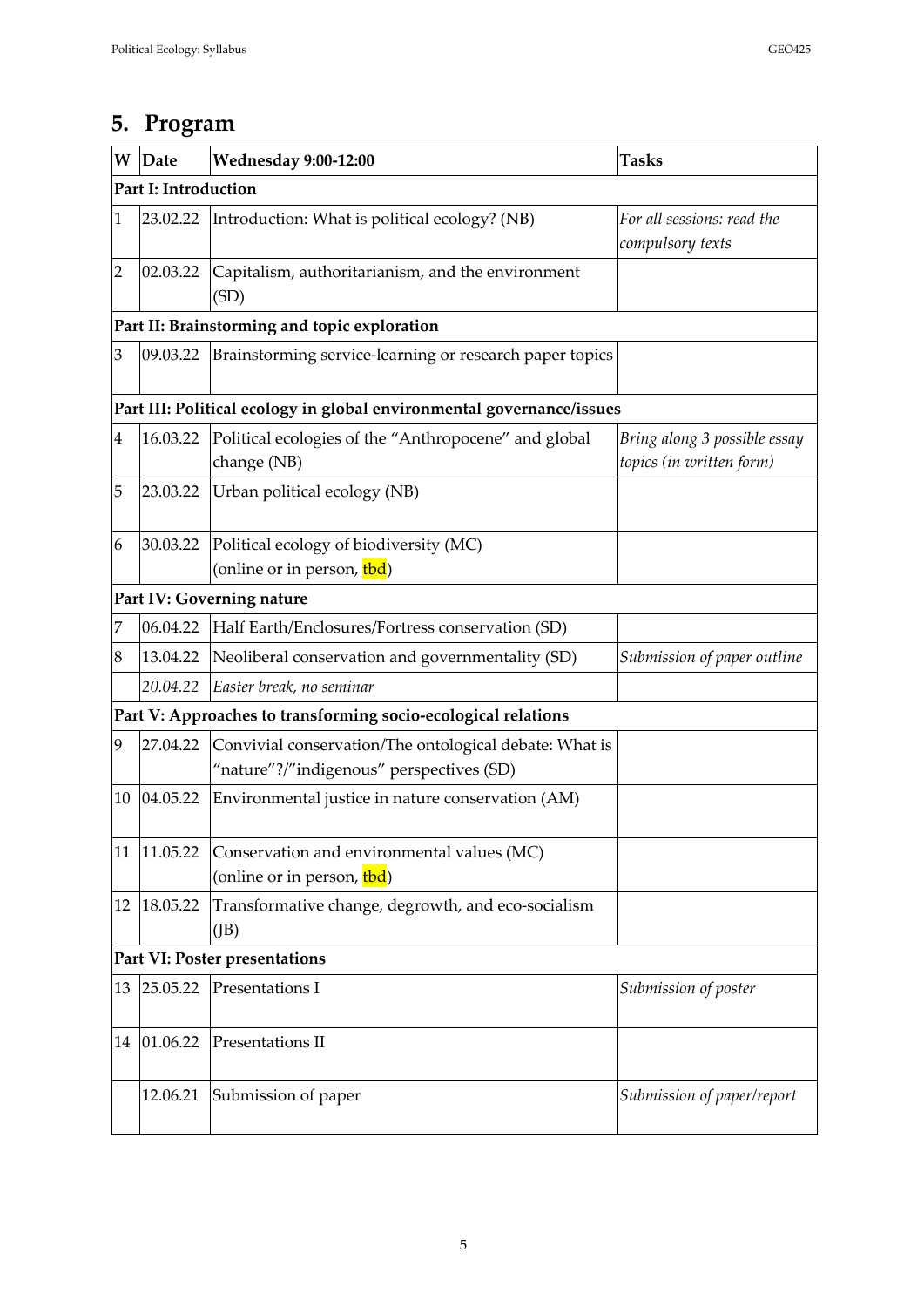# **6. Texts**

The compulsory texts are listed here, and you can find them as pdf on OLAT. A list with other texts (also on OLAT) shall give you inspiration for your paper and poster or if you are interested to know more about a certain topic.

# **Week 1: Introduction**

Robbins, P. 2012. Political ecology. A critical introduction. (2nd edition), Oxford: Wiley Blackwell, 9– 24.

### **Week 2: Capitalism, authoritarianism, and the environment**

Deutsch, S., 2021. Populist authoritarian neoliberalism in Brazil: making sense of Bolsonaro's antienvironment agenda. Journal of Political Ecology 28(1). doi: https://doi.org/10.2458/jpe.2994

### **Week 4: Political ecologies of the Anthropocene and climate change**

Liverman, D. 2015. Reading Climate Change and Climate Governance as Political Ecologies. In: Perreault, T., Bridge, G. & McCarthy, J. (eds.). The Routledge Handbook of Political Ecology, 303-319. London/New York: Routledge.

### **Week 5: Urban political ecology**

Tubridy, D. 2020. Green climate change adaptation and the politics of designing ecological infrastructures. Geoforum, 113, 133-145.

### **Week 6: Political ecology of biodiversity**

Brosius, J. P. (1999). Green dots, pink hearts: displacing politics from the Malaysian rain forest. American Anthropologist, 101(1), 36–57.

#### **Week 7: Half earth or whole earth/ Enclosures/ Fortress conservation**

Locke, H. 2013. Nature needs half: a necessary and hopeful new agenda for protected areas. PARKS 19(2): 13–22.

Schleicher, J., Zaehringer, J. G., Fastré, C., Vira, B., Visconti, P., Sandbrook, C. 2019. Protecting half of the planet could directly affect over one billion people. Nature sustainability doi:10.1038/s41893- 019-0423-y

#### **Week 8: Neoliberal conservation and governmentality**

Holmes, G. & Cavanagh, J. 2016. A review of the social impacts of neoliberal conservation: Formations, inequalities, contestations. Geoforum 75: 199–209.

#### **Week 9: Convivial conservation/ The ontological debate: What is "nature"?/ "indigenous" perspectives**

Büscher, B., & Fletcher, R. 2020. The conservation revolution: Radical ideas for saving nature beyond the anthropocene. Chapter 5: Towards convivial conservation. London, New York: Verso.

#### **Week 10: Environmental justice in nature conservation**

Svarstad, H. & Benjaminsen, T. A. 2020. Reading radical environmental justice through a political ecology lens. Geoforum 108: 1–11.

# **Week 11: Conservation and environmental values**

Trainor Fleisher, S. 2006. Realms of Value: Conflicting Natural Resource Values and Incommensurability. Environmental Values 15: 3–29.